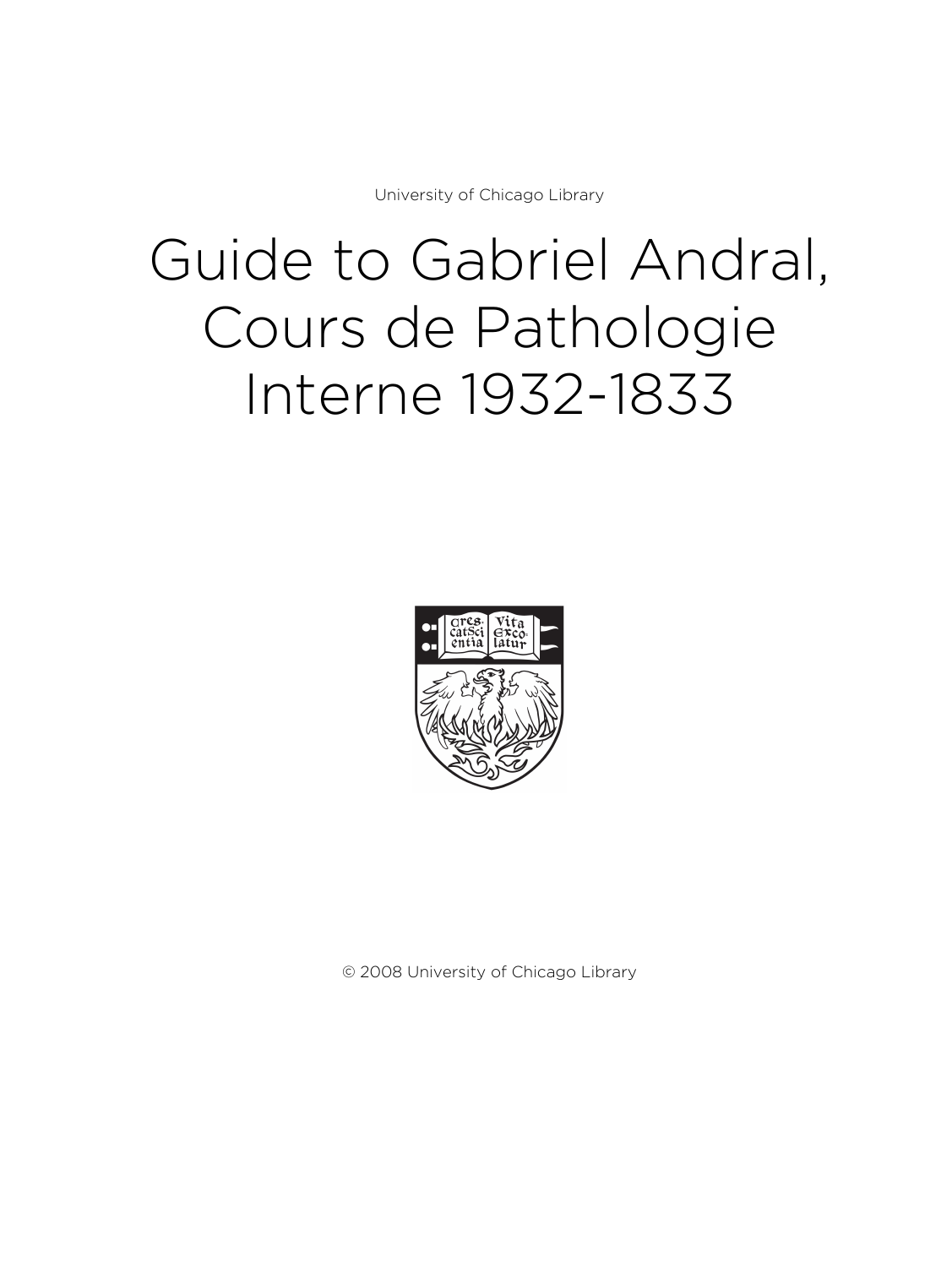## **Table of Contents**

| 3 |
|---|
|   |
|   |
|   |
|   |
|   |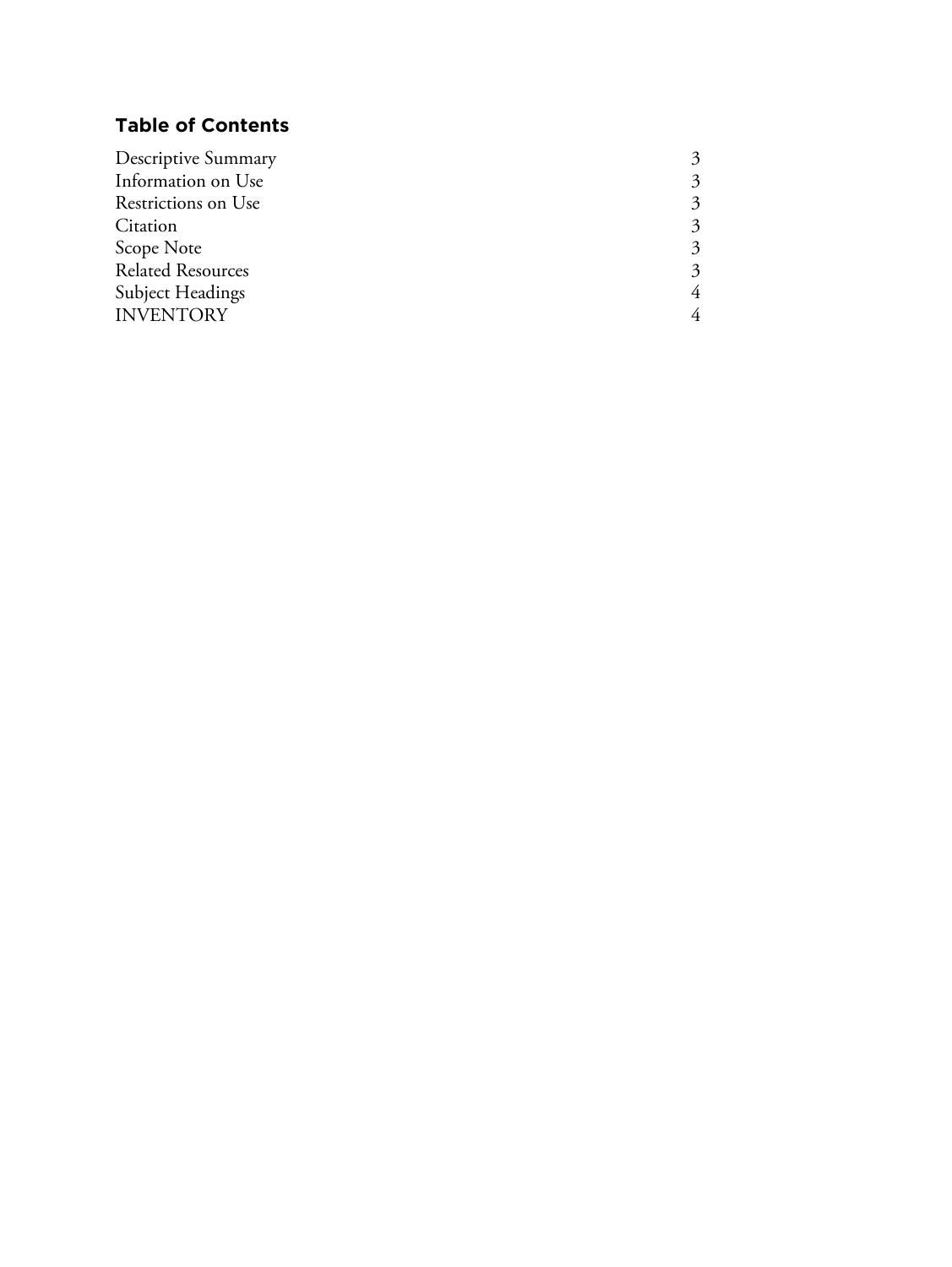#### **Descriptive Summary**

| <b>Identifier</b> | ICU.SPCL.CRMS72                                                                                                                                                                                                                                 |
|-------------------|-------------------------------------------------------------------------------------------------------------------------------------------------------------------------------------------------------------------------------------------------|
| Title             | Andral, Gabriel. Cours de Pathologie Interne                                                                                                                                                                                                    |
| <b>Date</b>       | 1832-1833                                                                                                                                                                                                                                       |
| <b>Date</b>       | Crerar Ms 72                                                                                                                                                                                                                                    |
| <b>Size</b>       | 359 p. (29.5 cm.)                                                                                                                                                                                                                               |
| <b>Repository</b> | Special Collections Research Center<br>University of Chicago Library<br>1100 East 57th Street<br>Chicago, Illinois 60637 U.S.A.                                                                                                                 |
| <b>Abstract</b>   | Manuscript, prepared lectures in French, on internal pathology. Includes<br>index. I) "Appareils de la vie de relation: 1e de l'Innervation, 2e de la<br>Locomotion"; II) "Appareil de l'Innervation: centres nerveux - nerfs -<br>sensations." |

#### **Information on Use**

#### **Restrictions on Use**

Open for research. No restrictions.

## **Citation**

When quoting material from this collection, the preferred citation is: Andral, Gabriel, Cours de Pathologie Interne, Crerar Ms 72, Special Collections Research Center, University of Chicago Library

## **Scope Note**

Holograph, prepared lectures in French, on internal pathology. Includes index. I) "Appareils de la vie de relation: 1e de l'Innervation, 2e de la Locomotion"; II) "Appareil de l'Innervation: centres nerveux - nerfs - sensations." Inscribed on flyleaf: "Presented to the John Crerar Library by Bayard Holmes, as a token of many courtesies." Bound in brown buckram over marbled paper.

## **Related Resources**

The following related resources are located in the Department of Special Collections:

http://www.lib.uchicago.edu/e/spcl/select.html